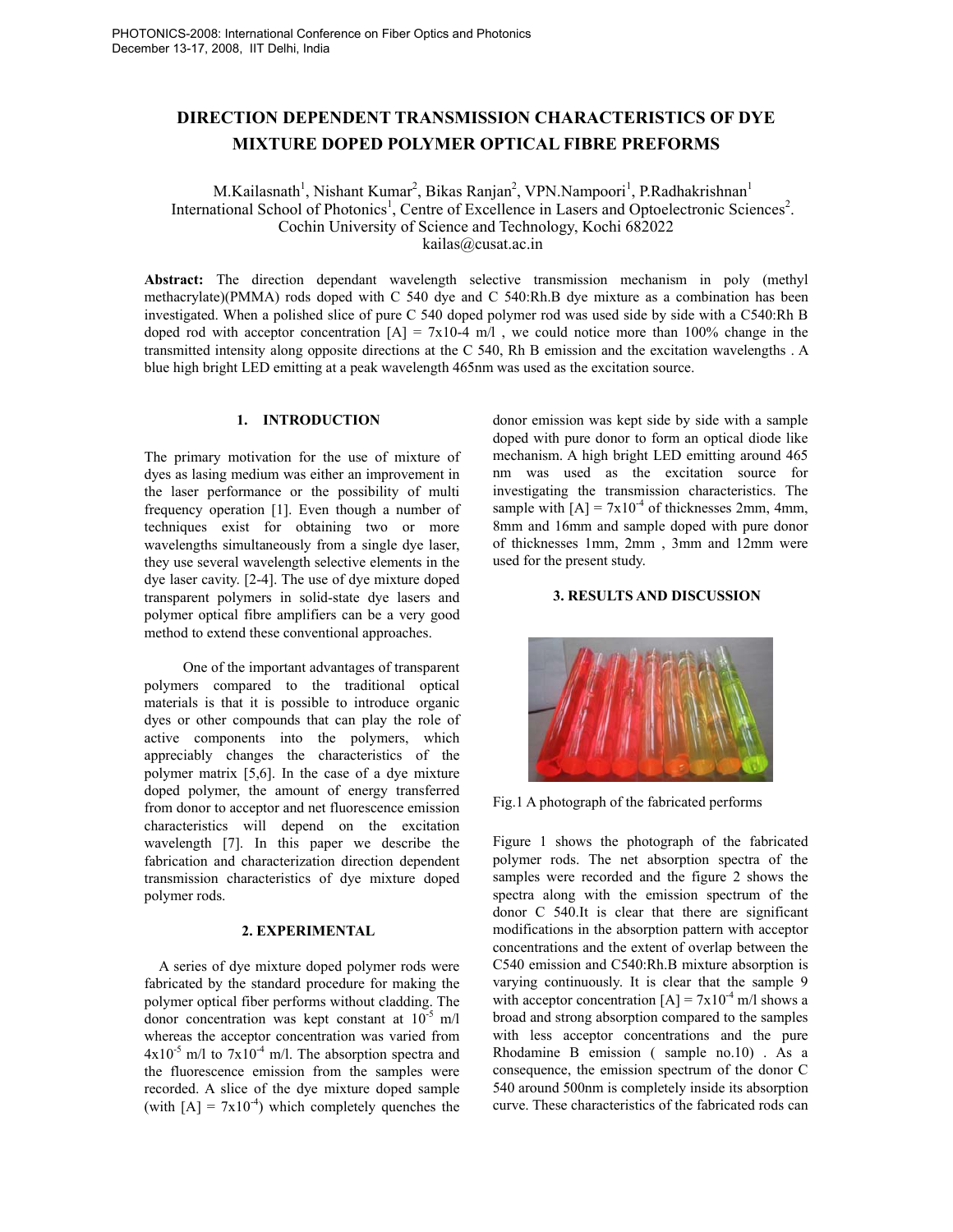lead to interesting properties like direction dependent transmission of different wavelengths.



Fig. 2 Net absorption spectra of dye mixture doped PMMA rods along with pure donor emission. 1- [D] only  $(5x10^{-5} \text{ m/l})$ , 2-[A] =4x10<sup>-5</sup>, 3- [A] = 7x10<sup>-5</sup>, 4- $[A] = 10^{-4}$ , 5-  $[A] = 2x \ 10^{-4}$ , 6-  $[A] = 4x \ 10^{-4}$ , 7-  $[A] =$  $5x10^{-4}$ ,  $8 - [A] = 6x10^{-4}$ ,  $9 - [A] = 7x10^{-4}$ ,  $10 - [A] (10^{-4}$ m/l) only, 11- donor emission

Fig.3 shows the fluorescence emission obtained from the samples at an excitation wavelength of 465nm using a fluorescence spectrophotometer. In the present study, we have noticed that both relative intensities and peak emission wavelengths are varying with acceptor concentration. It was seen that sample with acceptor concentration  $[A] = 7x10^{-4}$ completely quenches the donor emission around 500nm.



Fig. 3 The recorded fluorescence from dye mixture doped PMMA with 465 nm excitation.



Fig. 4. The photograph of a combination of the two rods.

Polished slices of varying thicknesses were prepared from pure donor doped sample and a sample with [A]  $= 7x10^{-4}$  as shown in the figure 4. The transmitted intensity of light in both the directions were measured for many donor: mixture rod combinations of varying thicknesses. It was seen that many of the combinations suppress the excitation wavelength in varying magnitudes. It was also observed that the some of the combinations exhibit direction dependent wavelength selective transmission of the emissions around 500 and 600nm. For a combination of donor rod length 12 mm and mixture rod length 16mm, we could observe more than 100% variation in transmitted intensity at wavelengths around 600nm and complete elimination of light around 500nm among light transmitted in opposite directions. The transmission around 500nm was completely blocked by the diode like mechanism when it was illuminated from the donor side. The reason for this direction dependent transmission can be explained using the emission spectra given in fig.4.



Fig.5 Transmission in the forward direction.

For this purpose, we define forward direction as transmission from C-540 doped rod to C 540: Rh B mixture doped rod. Along this direction, all the light emitted by the source is absorbed by the C 540 doped rod and its emission around 500nm is continuously red shifted during its propagation along the thickness of the rod. From plot 9 of fig.3, we see that the mixture rod has high absorption values around these wavelengths. So As shown in the figure 5 what we get as an output is the light emitted by the mixture doped rod alone that is around 600nm. If the direction of excitation is reversed, there is only partial the absorption of the LED emission by the mixture rod and the rest is transmitted towards the donor rod which is also allowed to emit around 500nm. So the net output spectrum has two peaks as